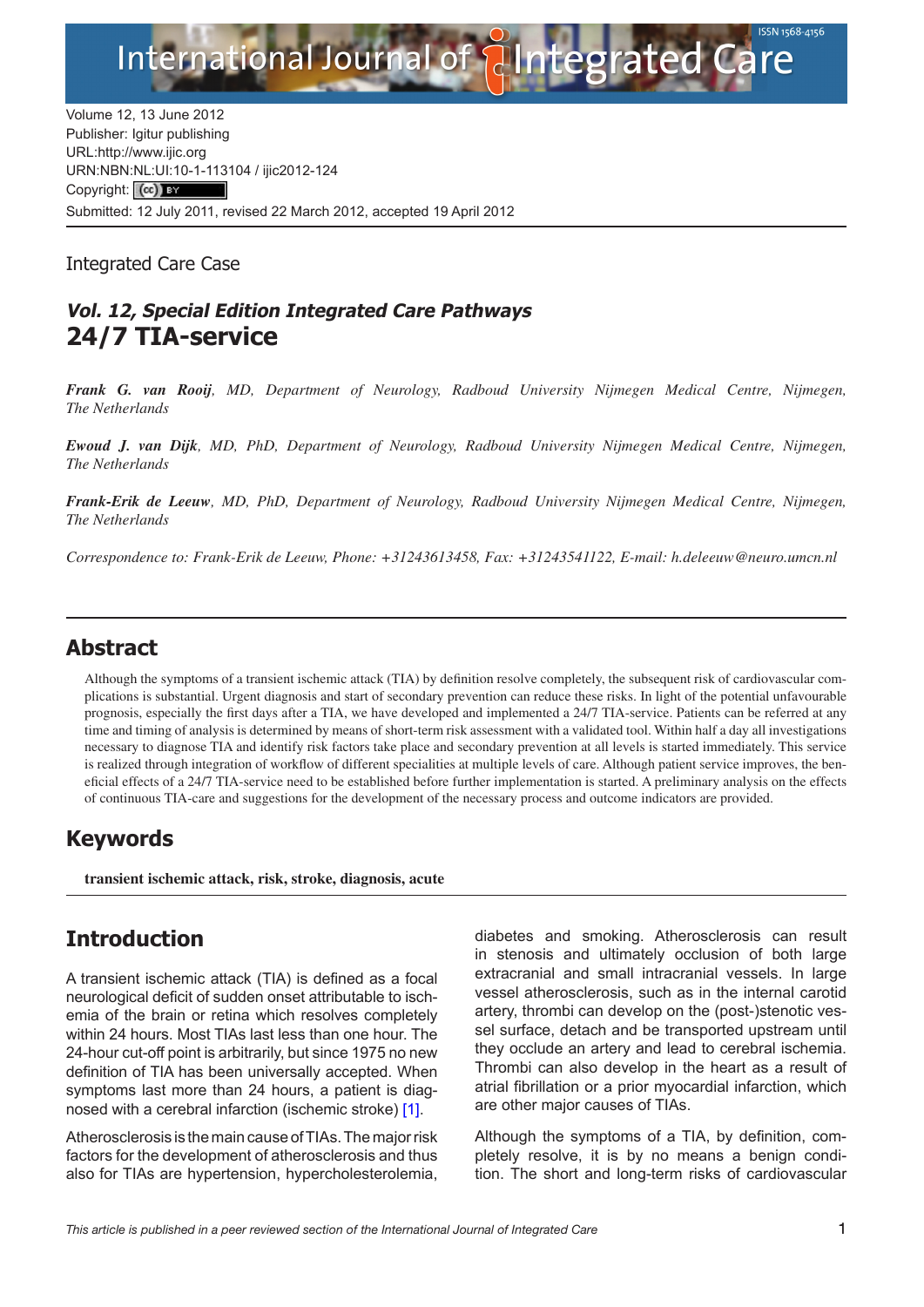complications, such as cerebral and myocardial infarction are markedly increased after a TIA. In high-risk patients, the risk of subsequent cerebral infarction in the first two days after a TIA is 10% [\[2\]](#page-5-0). Of all TIA patients, 10% develop a cerebral infarction within 90 days [\[3,](#page-5-0) [4\]](#page-5-0). The annual risk of myocardial infarction is doubled after a TIA [\[5](#page-5-0)]. The combined risk of cerebral infarction, myocardial infarction and death within 12 months after a TIA is 22% [\[4\].](#page-5-0)

Of all patients with a cerebral infarction, 10% have had a TIA prior to the infarction [\[6\]](#page-5-0). This illustrates that a TIA can be considered a cerebral infarction warning signal. As such, it provides a window of opportunity for intervention that can, if implemented with considerable speed, reduce the risk of brain infarction and subsequent major disability. For this reason, a TIA should be considered a medical emergency. Urgent diagnosis of risk factors involved and intervention when needed has been proven beneficial [\[7,](#page-5-0) [8\]](#page-5-0). Unfortunately, daily common practice shows that this procedure often takes place several days after referral with potentially deleterious effects. In light of the potential unfavourable prognosis, especially the first days after a TIA, we have developed and implemented a 24/7 TIA-service at the Radboud University Nijmegen Medical Centre (RUNMC).

# **TIA-service pathway**

## **Basic principle**

The basic principle of the 24/7 TIA-service is to assess the short-term risk of stroke and determine the timing of analysis accordingly. The short-term risk is estimated with a validated tool, the ABCD<sup>2</sup> risk score ([Table 1\)](#page-1-0) [\[2\]](#page-5-0). By means of evaluating five factors (age, blood pressure, clinical symptoms, duration of symptoms and diabetes) a sum score between 0 and 7 is obtained, with higher scores corresponding with higher short-term risks of cerebral infarction. Patients with scores of 6 or 7 are generally considered high-risk patients who need immediate evaluation. Further refinement of this prognostic rule by adding other clinical and imaging factors is on its way, but needs further validation.

## **Patient referral**

When a general practitioner suspects a patient of having had a TIA, a neurologist from the RUNMC can always be contacted. Moreover, a special telephone number has been installed, enabling contact with a specialized vascular neurologist 24/7. The neurologist consulted determines the speed and location of further analysis through the use of two simple questions:

<span id="page-1-0"></span>Table 1. ABCD<sup>2</sup> risk score

| ABCD <sup>2</sup> risk factor | Value                                       | <b>Score</b> |
|-------------------------------|---------------------------------------------|--------------|
| Age                           | ≥60 years                                   |              |
| Blood pressure                | Systolic >140 mmHq<br>or diastolic >90 mmHq |              |
| Clinical symptoms             | Unilateral weakness                         | 2            |
|                               | Speech disturbance without<br>weakness      |              |
| Duration of symptoms          | >60 minutes                                 | 2            |
|                               | 10-59 minutes                               |              |
| <b>Diabetes</b>               | Oral medication or insulin                  |              |

- Have the symptoms completely resolved?
- If so, what is the risk of a subsequent stroke?

When there is doubt about the resolution of symptoms or when the risk of subsequent stroke is high, determined by an ABCD<sup>2</sup> risk score of  $>5$ , the patient is referred to the emergency department for immediate analysis. Furthermore, patients with recurrent TIAs in a short period of time and those known with atrial fibrillation are referred as well.

### **Diagnosis**

The diagnosis of TIA can be difficult given the fact that symptoms often are no longer present by the time a patient is seen. Taking a careful history is therefore the cornerstone of the diagnosis, paying special attention to items, such as an acute onset of symptoms, combinations of symptoms suggestive of a specific cerebral vascular territory and cardiovascular risk factors. A neurological examination is performed to ensure that symptoms have completely subsided. Additional investigations can increase the likelihood of TIA. Cerebral magnetic resonance imaging (MRI) including diffusion weighted imaging can detect recent ischemia in a minority of TIA-patients [\[9\]](#page-5-0). Other additional investigations are performed in order to identify possible causes of TIA with special attention to cardiac arrhythmias, hypertension, hypercholesterolemia, stenosis of the cervical arteries and lifestyle factors, such as smoking habits and overweight.

#### **Treatment**

The aim of TIA treatment is prevention of new TIAs, cerebral infarction and myocardial infarction. In general it consists of antithrombotics, a lipid lowering and an antihypertensive drug. In case of a suspected cardiac origin of the TIA (most often atrial fibrillation),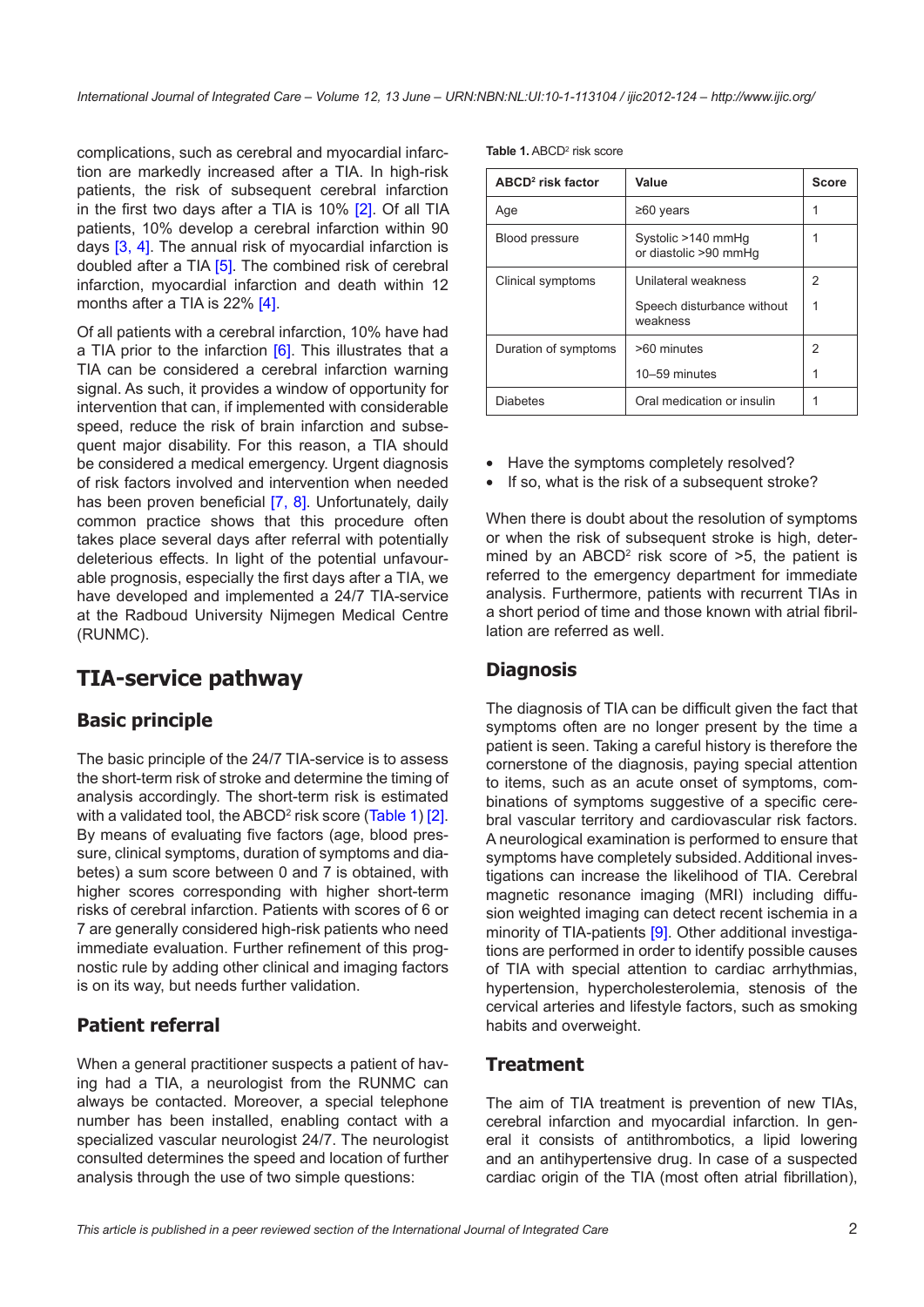anticoagulant therapy is started and the cardiologist is involved in further patient treatment. When significant stenosis of the cervical arteries is the probable cause of TIA, a vascular surgeon is consulted and, when deemed necessary, fast-track carotid endarterectomy is performed. All these treatments have been proven to reduce the risk of subsequent vascular events [\[10,](#page-5-0) [11\].](#page-6-0)

### **TIA-service**

Within half a day all investigations necessary to diagnose TIA and identify possible risk factors take place. Results are immediately discussed with the patient, secondary prevention is started and appropriate referrals to other specialists are arranged. Finally, shortterm follow-up at the outpatient department is planned. The programme consists of the following:

- Welcome and information about the program by acute day ward nurse;
- History taking and physical examination by neurologist;
- Length and weight measurements, determination of body mass index;
- Laboratory investigations consisting of kidney and liver functions, full blood count and fasting glucose and cholesterol profile;
- Urine examination for proteinuria;
- Electrocardiography with special attention to atrial fibrillation, cardiac ischemia and left ventricular hypertrophy. In case of doubt, immediate consultation of a cardiologist is possible;
- Standardized repeated blood pressure measurements;
- Diagnostic imaging, either MRI or computed tomography (CT) of brain, cervical and intracranial arteries;
- In young patients (<50 years) additional investigations are done, since aetiology often differs from older patients.
- Neurologist discusses the results with the patient. Information is provided about the disease, its risk factors, secondary preventive medication and life style risk factors and advice what to do in case of recurrence. Finally a personalized follow-up is scheduled during which ample attention is given to compliance of medication, but also to lifestyle risk factors (stop smoking, healthy food and exercise). Thereafter the patient returns home.

Diagnostic imaging of the brain is preferentially performed with MRI, since this enables the possibility of detecting recent ischemia. Daily fixed slots at the radiology department are available. When there are contraindications for MRI or no slots are available any more, CT of the brain and cervical arteries is performed, with the aid of an iodine-containing contrast agent. When there are contraindications for the latter, duplex ultrasound of the cervical arteries is added to CT of the brain.

A neurologist as well as a radiologist evaluates all diagnostic imaging. The radiologist makes an official report within minutes and actively reports unexpected or acute abnormalities to the responsible neurologist. Attention is especially focused on signs of recent or old ischemia, other structural abnormalities (for example tumours, haemorrhages) as well as anatomy and stenosis of the cervical and cerebral vasculature.

When the TIA-service takes places at the emergency department instead of the acute day ward, the protocol and sequence of investigations is essentially the same. However, for logistic reasons, there are a few minor differences:

- Determining fasting glucose and cholesterol values is frequently not possible, since patients have often already eaten when seen at the emergency department. These are postponed to the follow-up visit at the outpatient department;
- Diagnostic imaging of brain and cervical arteries always consists of CT including angiography with an iodine-containing contrast agent. The latter is substituted by duplex ultrasound when contraindications are present and in case of significant cervical artery stenosis additional MR angiography is planned for the next day.

Through combining history and additional investigations, the final judgement of whether a TIA has occurred is made. When no TIA has taken place, further follow-up at the general neurology outpatient department is planned when deemed necessary. When the diagnosis of TIA is made, secondary prevention is started immediately. This rests on three cornerstones. The first is secondary prevention through medication, consisting of a combination of antithrombotics or anticoagulant therapy, depending on the suspected cause of the TIA. Furthermore a lipid-lowering drug is added when the value of fasting low-densitylipoprotein cholesterol is >2.5 mmol/l (96.7 mg/dl) and antihypertensive medication is started when blood pressure is >130/80 mmHg. The second cornerstone is carotid surgery when necessary and is proven beneficial to patients with an ipsilateral carotid artery stenosis >70%. In these cases the vascular surgeon is consulted immediately in order to accomplish surgery as soon as possible, but at least within 14 days after the TIA. The third cornerstone is evaluation of the lifestyle and assessing the motivation of a patient to for example stop smoking, increase exercise and change eating habits. This is organized in a structured way, through a multidisciplinary outpatient clinic organized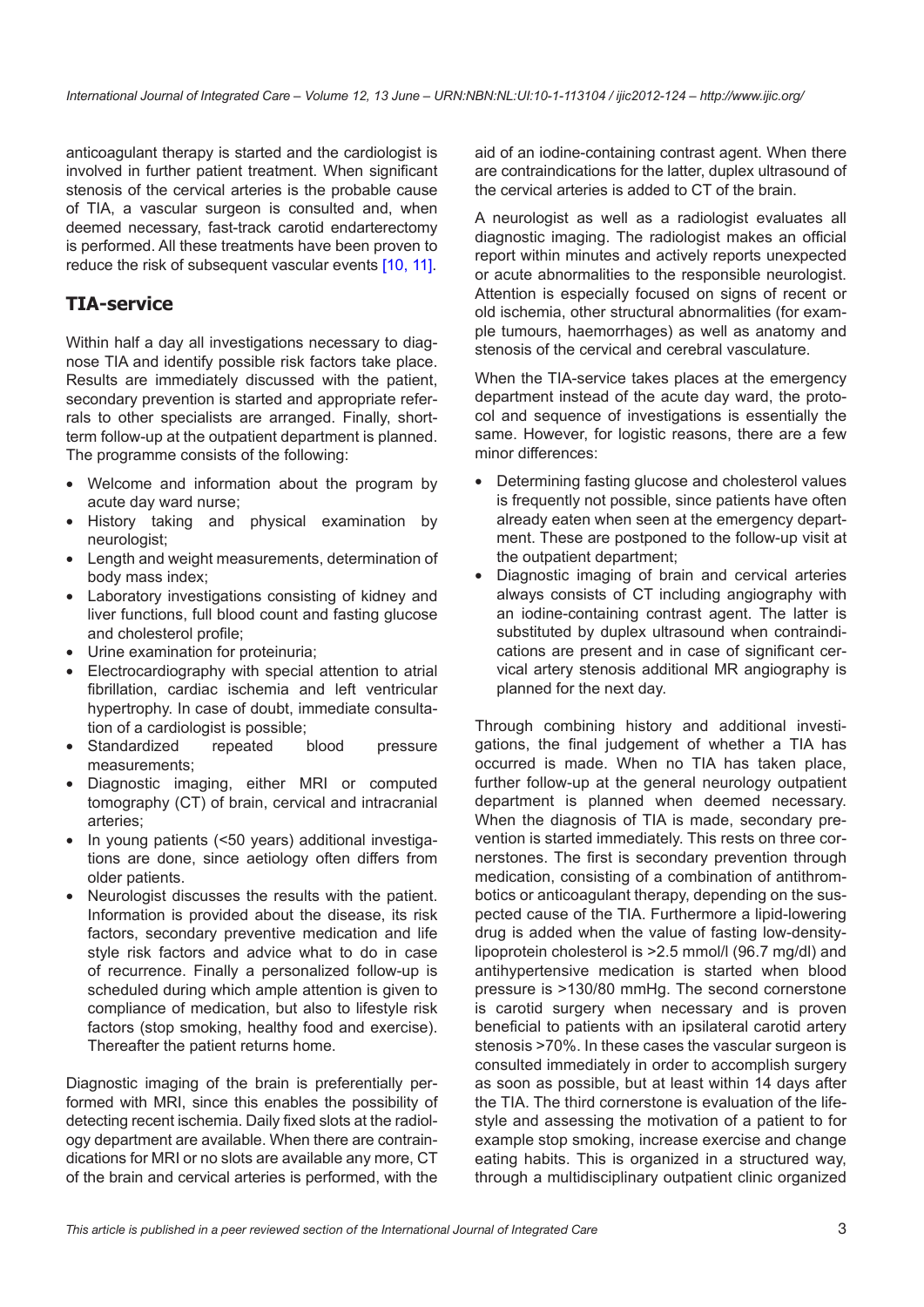by a specialized nurse. Based upon a hospital-wide protocol (developed by cardiologists, vascular internists, neurologists and vascular surgeons) lifestyle and cardiovascular risk factors are identified. Patient motivation is determined through a structured questionnaire and motivated patients are offered lifestyle interventions, provided by specialized nurses.

## **Patient information**

The visit to the TIA-service ends with an extensive conversation between patient and neurologist, during which the concept of TIA is explained. Possible side effects of the medication and consequences for driving abilities are discussed. A self designed brochure containing all this information is given along with each patient. Finally, instructions are provided on how to act in case of recurrent symptoms.

#### **Follow-up**

Patients are contacted by telephone two weeks after the initial visit by their vascular neurologist and are seen at the multidisciplinary outpatient clinic four weeks later. Afterwards, consultation is continued at regular intervals for different lengths of time, depending on the specific situation of a patient. The general practitioner is kept informed through letters and is actively involved in the treatment.

# **Analysis**

A nationwide evaluation of TIA care in the Netherlands has not been performed until now. We therefore assessed the effect of the introduction of the 24/7 TIAservice by comparing different variables since the start of this service.

The 24/7 TIA-service started during 2010 and data on patient's and doctor's delay became available right after the introduction of the 24/7 TIA facility. During the first full year of operation the total time from symptoms to diagnosis decreased by 30% from just over 10 days to 7 days. Unfortunately, most of these days were due to patient's delay, whereas doctor's delay was usually less than 48 hours on average.

In order to accurately determine the effect of a 24/7 TIA-service on delay to analysis and start of secondary prevention, a longer evaluation period is needed. Nevertheless, the currently available data do seem to point towards a reduction in both doctor's and patient's delay. This can potentially prevent stroke and other cardiovascular events that are associated with a high risk in the first days and weeks after a TIA. This is of course the ultimate goal of an around-the-

clock TIA-service. However, a nationwide analysis of patient data will be needed to perform an adequately powered study of the risk reducing effects of this care pathway.

# **Discussion**

### **Evaluation**

Although international studies have shown a beneficial effect of early diagnosis and treatment of TIAs with a reduced number of subsequent cerebral infarctions [\[7,](#page-5-0) [8\]](#page-5-0), there is no such evidence for the Dutch situation. It is as yet unclear whether a costly and labour intensive service, such as around-the-clock TIA-care would improve the final outcome for TIA-patients. Furthermore, if it does improve outcome, it is uncertain whether this holds true for all TIA patients.

In the Netherlands, general practitioners (GPs) function as a gatekeeper to further specialized care. Patients experiencing a medical problem, consult their GP for advice and, if deemed necessary, are sent to a specialist for further analysis and treatment. Alternatively, patients suffering form an acute problem can turn to an emergency ward (ER), where they are primarily seen by an ER-doctor, who can decide to consult a specialist.

This organisation of care has its benefits and limitations. With respect to a TIA, and the fact that this should be treated as a stroke, this situation is prone to doctor's delay. Offering a 24/7-TIA service does not directly change the GP or ER-physician neurological evaluation interval. However, when a patient is finally referred to a neurologist for analysis of a possible TIA, any delay in this referral is completely ruled out.

The main reason of delay between TIA symptoms and specialised analysis is patient's delay. The most important way to reduce this delay is education about TIAs and their consequences. This is independent of the presence of a 24/7 TIA-service. However, some patients might be reluctant to immediately seek medical care after a TIA, because they know it will take days before they are eventually analysed and any intervention takes place. Knowing, for instance through media attention, that an around-the-clock dedicated TIA-service exists, where a patient is immediately fully examined and interventions can be started right away, could possibly help patients to decide to seek immediate medical attention. This is the category of patients that might benefit the most from an around-the-clock TIA-service.

A theoretical beneficial effect on the number of strokes and myocardial infarctions has to be proven before our patient-friendly, but also more costly service is implemented in other centres. When proven, we should set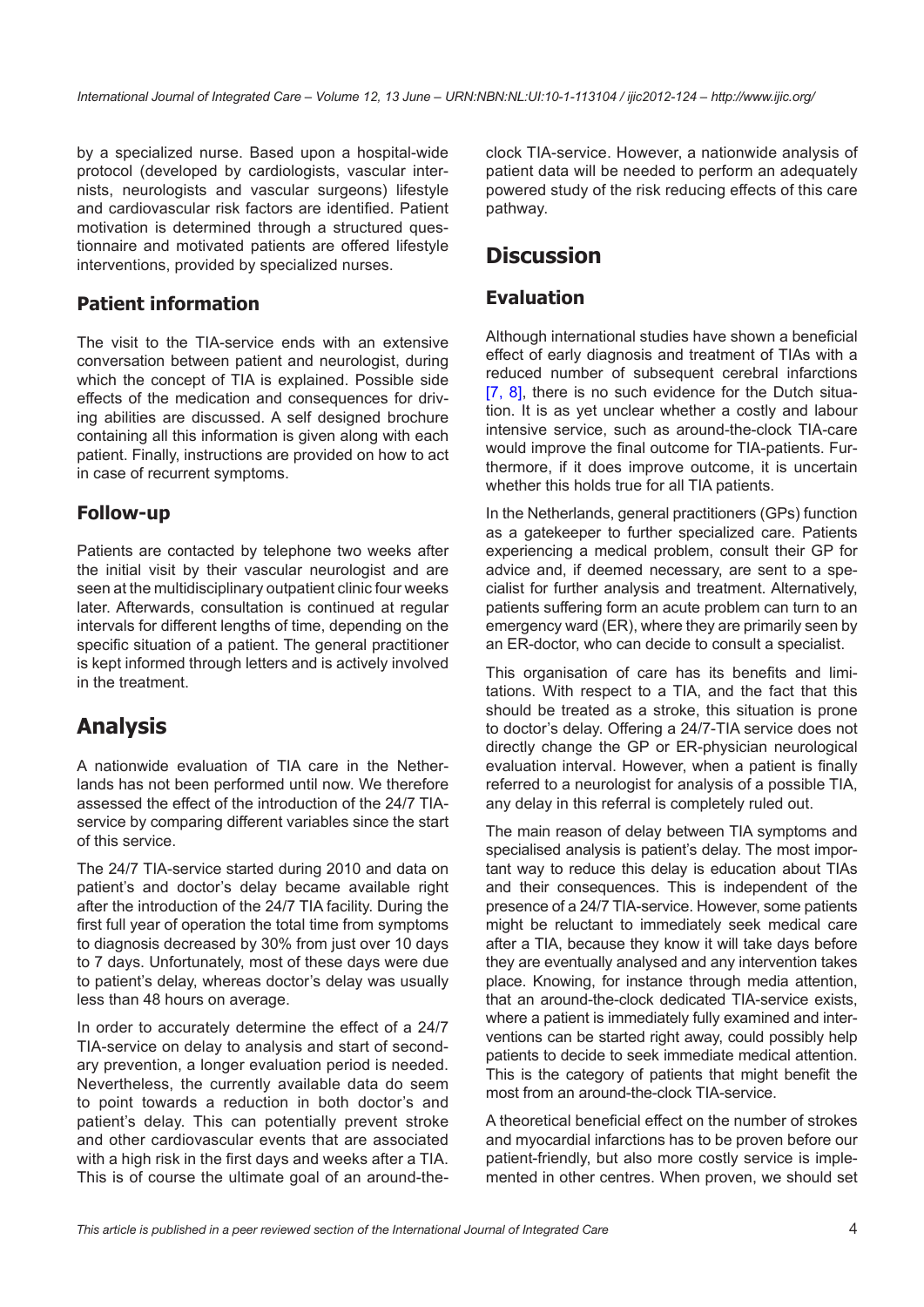out to determine the crucial steps in the process. In order to determine these steps the process of care around the diagnosis and treatment of TIAs in the Netherlands has to be evaluated. The primary end point would be the number of cerebral infarctions and myocardial infarcts occurring shortly after a TIA. In order to monitor the process a combination of outcome and process indicators has to be developed, making it possible to relate possible variations in outcome to changes in the process of care.

### **Indicators**

The main outcome variable and quality indicator of the process of care around TIA is the incidence of cerebral infarction after a TIA. Both the EXPRESS-study [\[7](#page-5-0)] and the SOS-TIA Trial [\[8\]](#page-5-0) have demonstrated that swift analysis and treatment of TIA can reduce the number of subsequent cerebral infarctions by 80%. Furthermore the EXPRESS-study showed a clear reduction in costs through a decrease in the number of hospital admissions, acute costs and disability after six months [\[12\]](#page-6-0). Therefore, both short-term and long-term costs can function as an outcome measure in the evaluation of the process of care around TIA.

In the process of care around TIA there are many aspects that can serve as a process indicator. Although evaluation at the emergency department can take place at any time of day, the inherent commotion there can affect the duration of the visit. Waiting times before a neurologist sees a patient, before diagnostic imaging is performed or before results are discussed can increase substantially. These waiting times can function as process indicators. For the TIA-service at the acute day ward the same indicators can be used. The aim of the 24/7 TIA-service is to diagnose and treat as soon as possible. A valid indicator of the logistics of the process would be the proportion of patients analyzed within 24 hours. Ideally, this is more than 90%. For this purpose the exact times of the TIA, the subsequent visit to the general practitioner and referral are recorded at the 24/7 TIA-service.

A neurology resident supervised by a vascular neurologist executes the 24/7 TIA-service. Care around a TIA patient is based on a clear protocol, increasing the level of expertise. This is the case not only for the neurology, but also for the radiology department, where specialized supervision is available. Due to the standardized structured approach patient volume is ever increasing with an attendant increase of expertise by the various health professionals. The personalized secondary prevention and possible life style modification is carried out under the responsibility of a specialized nurse. The secondary prevention is personalized in such a way

that all risk factors and cardiovascular disease are discussed on a patient-by-patient basis during a multidisciplinary consultation between neurologist, cardiologist, vascular internist and vascular surgeon. This personal advice, both in terms of medication and life style can be executed in conjunction with both the first (general practitioner) and second line of care (specialized care). In order to implement a 24/7 TIA-service, recent changes in work structure had to take place. The level of expertise can therefore serve as an indexspecific indicator in the analysis of changes in the process of care.

### **Realization**

Given the complexity of the organization in an academic medical centre, realizing the 24/7 TIA-service took place rather smoothly. There is clear evidence that a roundthe-clock mode of operation works, which provides a base of evidence on which to perform changes in the work structure. Furthermore, during weekly scientific meetings the relevant publications have been discussed with the neurologists and residents, questioning themselves whether this system should be implemented in our hospital. Because of the evidence-based medicine attitude, every neurologist was convinced that a 24/7 facility would increase the level of patient care. Moreover, the concept of a 24/7 TIA-service emphasises the urgency for medical attention, possibly increasing the sense of emergency in the general population.

#### **Future**

Implementing 24/7 TIA-services in the Netherlands should only be stimulated when there is clear evidence that such a procedure indeed leads to a better outcome, which is a reduction in the number of cerebral infarctions. The increased costs associated with this service can only be accounted for when it is shown to lead to a reduced disease burden. Not only the immediate higher costs of the service should be taken into account, but also the possible decrease in longterm costs, for instance due to less or shorter hospital admissions, less frequent acute interventions with emergency visits and transport, and reduction of the number of severely disabled patients with all associated costs. Such a cost-benefit analysis is still missing, since 24/7 TIA-services have not been implemented elsewhere in the Netherlands.

Implementing 24/7 TIA-care throughout the Netherlands relies on cooperation of health care professionals at different levels. Neurologists, radiologists, cardiologists, internists and vascular surgeons will have to accommodate their working routine to fast and flexible analysis and treatment. Specific training on vascular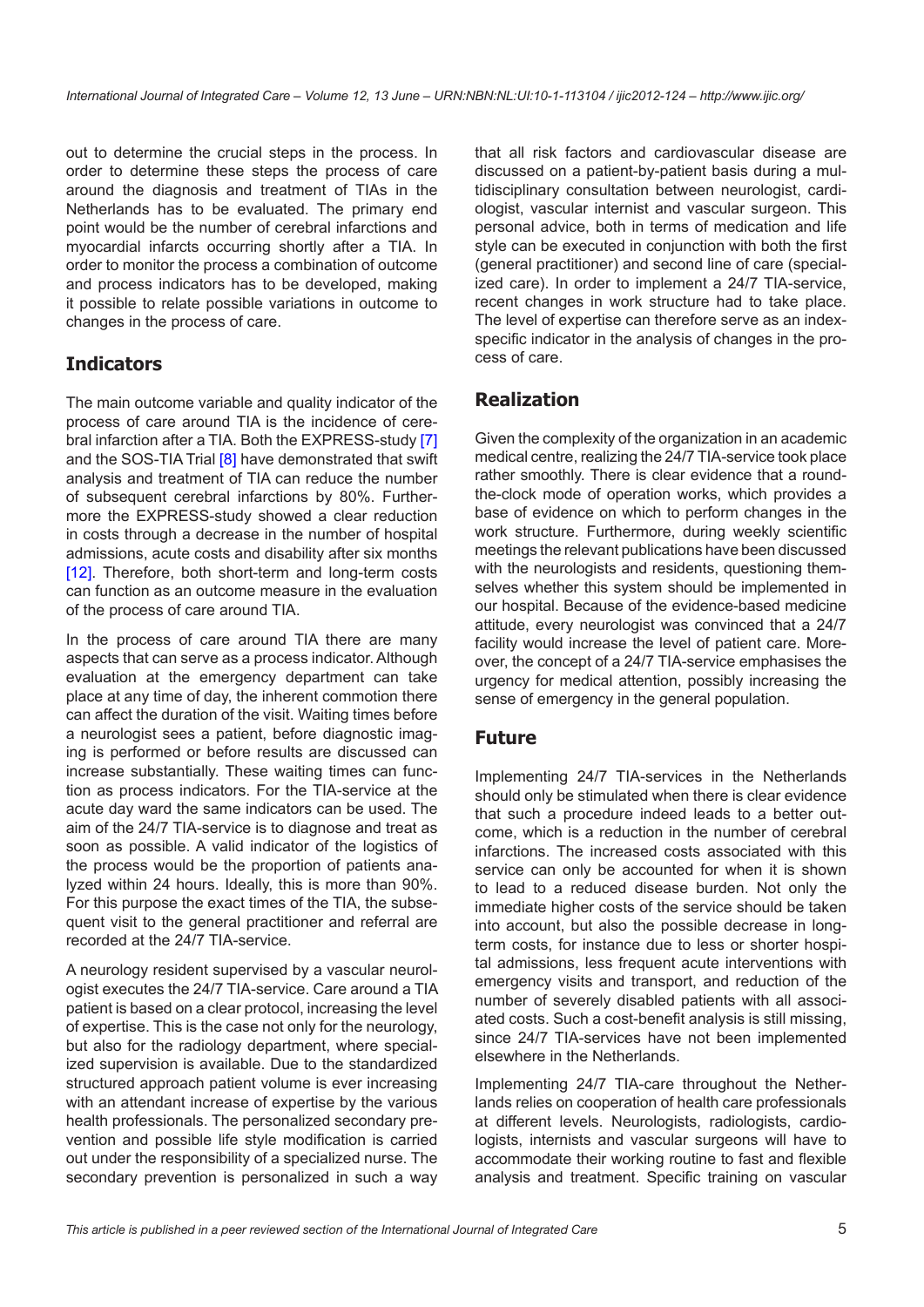<span id="page-5-0"></span>neurology can be necessary. Nursing staff, radiologic laboratory staff and outpatient department personnel are all part of the chain of care around TIA patients. To optimize care at local as well as regional and national level money, personnel and infrastructure are needed.

Patients should be aware of the signs and symptoms of a TIA in order to search medical attention in time. General practitioners will also have to be informed of the necessity and possibility of swift analysis and intervention, so that acute referrals actually take place.

Implementing 24/7 TIA-care will put a strain on health care professionals at every level. Therefore it is of the utmost importance to unequivocally establish the benefit of such a service before continuing to a national implementation. In this there lies an important role for neurologists, patient associations and health insurance companies.

# **Conclusion**

24/7 TIA-service provides an improvement in both patient service and outcome. Implementation took place through the integration of workflow of different specialities and the design of new work modes aimed at flexibility and speeds. The motivation for these changes was the evidence available in literature that around-the-clock care for TIA patients works. It both improves the short-term outcome and possibly reduces the associated long-term costs.

A preliminary analysis of the effect of this service on delay from TIA to start of secondary prevention

shows a reduction in this delay. However, this is but a surrogate marker for the ultimate goal, namely a reduction in the incidence of cardiovascular events after a TIA. Such an effect of an around-the-clock TIA-service has to be established before implementation throughout the country takes place. Indicators, both process and index-specific are needed to relate a possible change in outcome to the changes in workflow. The combination of changes in patient care and workflow, implementation of a new mode of work and the design and monitoring of indicators necessitates the integration of care throughout every level in the chain of care, from patients and general practitioners to medical specialists and managers to ultimately health insurance companies and political decision makers.

## **Reviewers**

**Martien Limburg**, Prof. Dr., MBA, neurologist, Flevoziekenhuis, Almere, The Netherlands

**Renee F. Lyons**, Ph.D, Bridgepoint Chair in Complex Chronic Disease Research TD, Scientific Director Bridgepoint Collaboratory for Research and Innovation, Professor Dalla Lana School of Public Health and Institute of Health Policy, Management and Evaluation, University of Toronto Bridgepoint Health, Ontario, Canada

**Giuseppe Micieli**, Direttore Dipartimento di Neurologia d'Urgenza IRCCS Istituto Neurologivo Nazionale C Mondino, Pavia, Italy

# **References**

- 1. The American Stroke Association. A classification and outline of cerebrovascular diseases II. Stroke 1975;6:564–616.
- 2. Johnston SC, Rothwell PM, Nguyen-Huynh MN, Giles MF, Elkins JS, Bernstein AL, et al. Validation and refinement of scores to predict very early stroke risk after transient ischemic attack. Lancet 2007;369:283–92.
- 3. Johnston SC, Gress DR, Browner WS, Sidney S. Short-term prognosis after emergency department diagnosis of TIA. Journal of the American Medical Association 2000;284:2901–6.
- 4. Hill MD, Yiannakoulias N, Jeerakathil J, Tu JV, Svenson LV, Schopflocher DP. The high risk of stroke immediately after transient ischemic attack. Neurology 2004;62:2015–20.
- 5. Burns JD, Rabinstein AA, Roger VL, Stead LG, Christianson TJH, Killian JM, et al. Incidence and predictors of myocardial infarction after transient ischemic attack: a population-based study. Stroke 2011;42:935–40.
- 6. Rothwell PM, Warlow CP. Timing of TIA's preceding stroke: time window for prevention is very short. Neurology 2005;64:817–20.
- 7. Rothwell PM, Giles MF, Chandratheva A, Marquardt L, Geraghty O, Redgrave JN, et al. Effect of urgent treatment of transient ischaemic attack and minor stroke on early recurrent stroke (EXPRESS study): a prospective population-based sequential comparison. Lancet 2007;370:1432–42.
- 8. Lavallee PC, Meseguer E, Abboud H, Cabrejo L, Olivot JM, Mazighi M, et al. A transient ischaemic attack clinic with roundthe-clock access (SOS-TIA): feasibility and effects. Lancet Neurology 2007;6:953–60.
- 9. Gass A, Ay H, Szabo K, Koroshetz WJ. Diffusion-weighted MRI for the "small stuff": the details of acute cerebral ischemia. Lancet Neurology 2004;3:39–45.
- 10. Sudlow C. Preventing further vascular events after stroke or transient ischaemic attack: an update on medical management. Practical Neurology 2008;8:141–57.